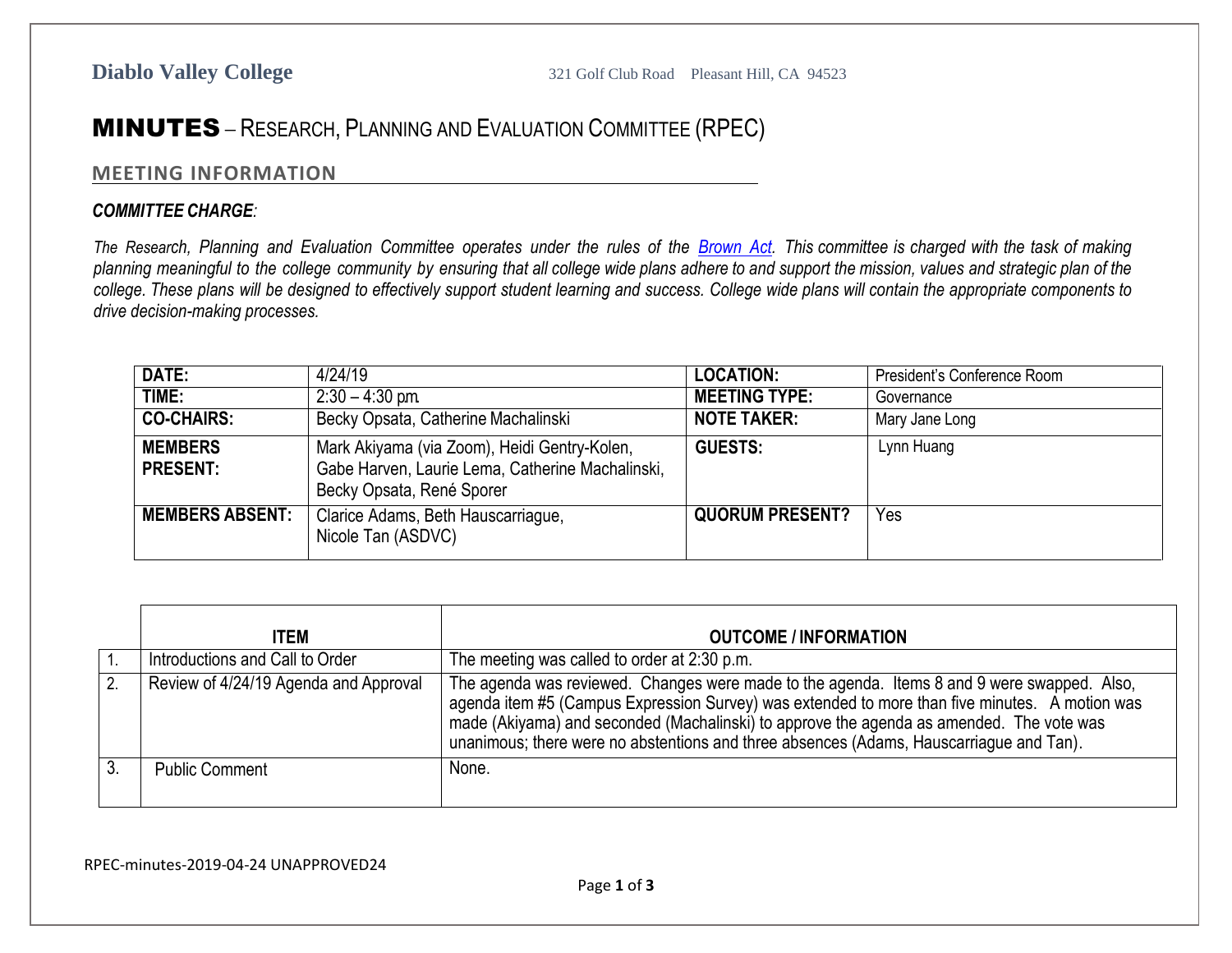| 4.             | Announcements                   | (Opsata) The CCSSE surveys have all been mailed. The results from the survey will be available<br>in July.<br>(Opsata) Previous RPEC meeting minutes were reviewed:<br>$\bullet$<br>$\circ$ 3/27/19 – A motion was made (Machalinski) and seconded (Harven) to approve the<br>3/27/19 minutes as written. The vote was unanimous; there were no abstentions and<br>three absences (Adams, Hauscarriague and Tan).<br>4/10/19 – It was noted in agenda item #9 (Research Needs for DRWAC) that DRWAC<br>should be changed to RWAC. After this change was made to the minutes, a motion was<br>made (Machalinski) and seconded (Lema) to approve the amended 4/10/19 minutes.<br>The vote was unanimous; there were no abstentions and three absences (Adams,<br>Hauscarriague and Tan).                                                                                                                                                                                                                                                              |
|----------------|---------------------------------|-----------------------------------------------------------------------------------------------------------------------------------------------------------------------------------------------------------------------------------------------------------------------------------------------------------------------------------------------------------------------------------------------------------------------------------------------------------------------------------------------------------------------------------------------------------------------------------------------------------------------------------------------------------------------------------------------------------------------------------------------------------------------------------------------------------------------------------------------------------------------------------------------------------------------------------------------------------------------------------------------------------------------------------------------------|
| 5.             | <b>Campus Expression Survey</b> | The Campus Expression Survey had been discussed at the previous RPEC meeting with Bruce<br>Clemetsen's presentation regarding how comfortable students are talking about race, the heterodoxy.<br>There was discussion on doing an employee survey this spring to see, in general, questions of race and<br>employees. The week of fall Flex on Monday and Tuesday, there will be a two-day training (6 hours a<br>day) on Transforming White Privilege. Next week there are facilitating discussions about race targeted<br>towards instructors.                                                                                                                                                                                                                                                                                                                                                                                                                                                                                                   |
| 6.             | Data Coaching Update            | Data coaching is moving forward through the governance process. College Council has heard about it<br>and seemed in favor of it. It will be presented to the Academic and Classified Senates at their next<br>meetings and should be approved in a few weeks.                                                                                                                                                                                                                                                                                                                                                                                                                                                                                                                                                                                                                                                                                                                                                                                       |
| 7 <sub>1</sub> | <b>External Survey Request</b>  | Becky reported that the external survey request form is working and people are interested in conducting<br>surveys. The Zitco survey request was discussed. As soon as Peter Zitco gets official IRB approval and<br>preliminary yes's, the request will come back to RPEC from the American College of Education where he<br>is working on his dissertation. He is a part-time community college instructor at both Napa and Solano<br>College as well as the state prison system. He is working on his dissertation research and would like to<br>send this survey out to the part-time faculty at DVC. The survey would be voluntary and sent to just the<br>part-time faculty at DVC. 10 to 12 part-time faculty will be chosen and he will hang out with them. There<br>will be consent forms and they will keep the data password protected. Becky will write Mr. Zitco back<br>and tell him that RPEC has agreed to the survey with conditional approval once the committee sees<br>proof of his IRB and have reviewed the survey questions. |